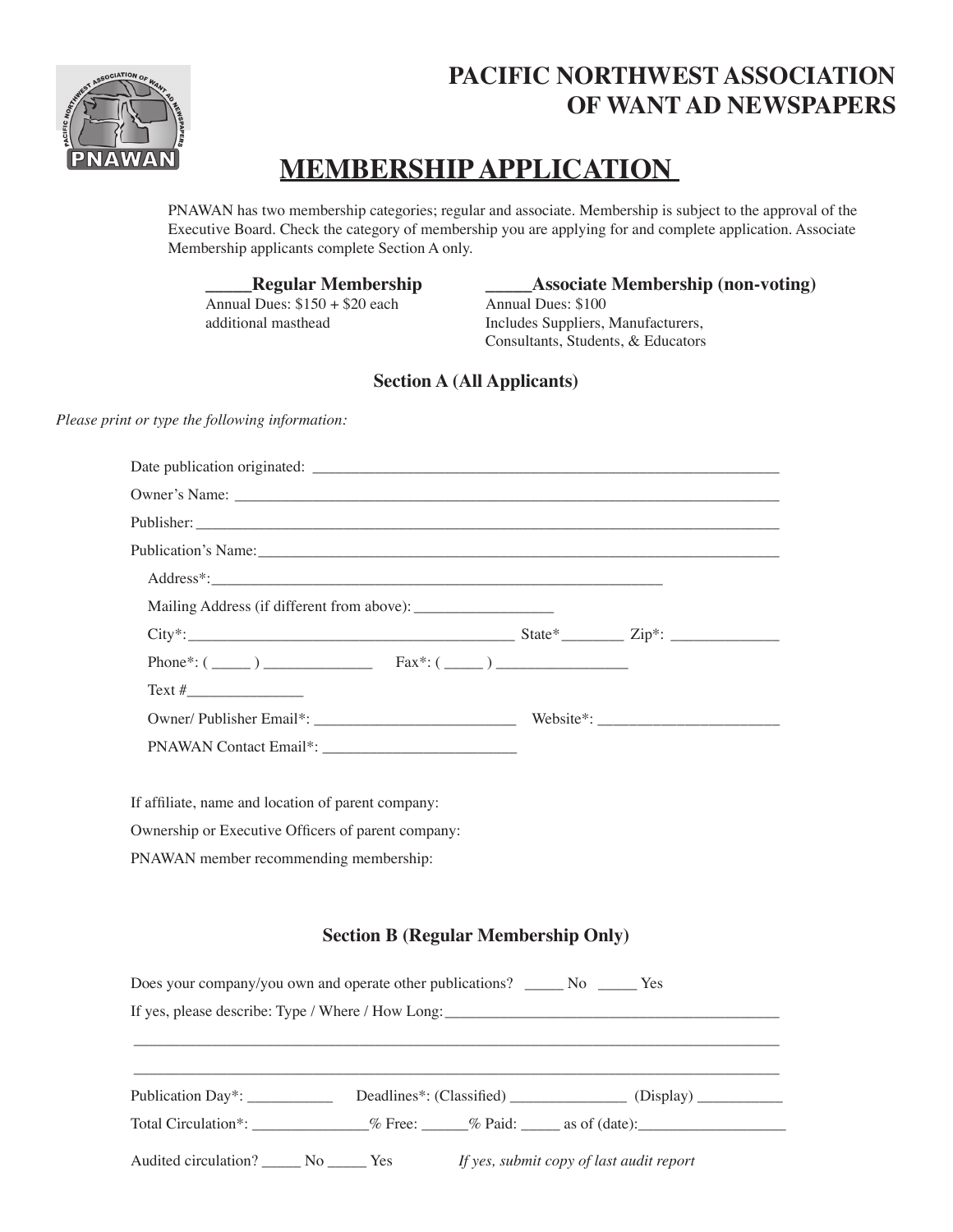|                   |                           |                                     | Paper Size: ______ Tabloid ______ Other (please specify) _______________________                                                                                                                                         |  |                           |  |
|-------------------|---------------------------|-------------------------------------|--------------------------------------------------------------------------------------------------------------------------------------------------------------------------------------------------------------------------|--|---------------------------|--|
|                   |                           |                                     | Format: % of Advertising: _________ % of Editorial: _____________________________                                                                                                                                        |  |                           |  |
|                   |                           |                                     | Mechanical Requirements: # of Columns: _______ Column Width: ______ inches                                                                                                                                               |  | Page Depth: ______ inches |  |
|                   |                           |                                     | Distribution Method: _______ % of voluntary pickup at retail stores and high volume outlets                                                                                                                              |  |                           |  |
|                   |                           |                                     | $\frac{1}{2}$ % of home delivery by private carrier                                                                                                                                                                      |  |                           |  |
|                   |                           |                                     | $\frac{1}{2}$ % of direct mail                                                                                                                                                                                           |  |                           |  |
|                   |                           |                                     | Do you publish more than one edition? ________ No _________ Yes                                                                                                                                                          |  |                           |  |
|                   |                           |                                     | Is your publication zoned? _______ No _______ Yes                                                                                                                                                                        |  |                           |  |
|                   |                           |                                     |                                                                                                                                                                                                                          |  |                           |  |
|                   |                           |                                     |                                                                                                                                                                                                                          |  |                           |  |
|                   |                           |                                     |                                                                                                                                                                                                                          |  |                           |  |
|                   |                           |                                     | Open Rate: __________________________ per column inch National Rate: _______________________ per column inch                                                                                                             |  |                           |  |
|                   |                           |                                     |                                                                                                                                                                                                                          |  |                           |  |
|                   | *Please attach rate card. |                                     |                                                                                                                                                                                                                          |  |                           |  |
|                   |                           |                                     |                                                                                                                                                                                                                          |  |                           |  |
|                   |                           |                                     | Are you a member or have you ever been a member of another trade organization? No No New                                                                                                                                 |  |                           |  |
|                   | If yes, describe:         |                                     |                                                                                                                                                                                                                          |  |                           |  |
|                   |                           |                                     |                                                                                                                                                                                                                          |  |                           |  |
|                   |                           |                                     | Who will represent your organization?                                                                                                                                                                                    |  |                           |  |
|                   |                           | will be treated as confidential.    | I hereby apply for membership in the Pacific Northwest Association of Want Ad Newspapers and agree to be<br>bound by its Code of Ethics and applicable policies. I understand that the information provided on this form |  |                           |  |
|                   |                           |                                     |                                                                                                                                                                                                                          |  |                           |  |
|                   | *Required Information     |                                     | Please submit 2 copies of the paper (masthead) applying for membership.                                                                                                                                                  |  |                           |  |
| <b>RETURN TO:</b> | <b>PNAWAN</b>             |                                     |                                                                                                                                                                                                                          |  |                           |  |
|                   |                           |                                     |                                                                                                                                                                                                                          |  |                           |  |
|                   |                           | P.O. BOX 11813<br>SPOKANE, WA 99211 |                                                                                                                                                                                                                          |  |                           |  |